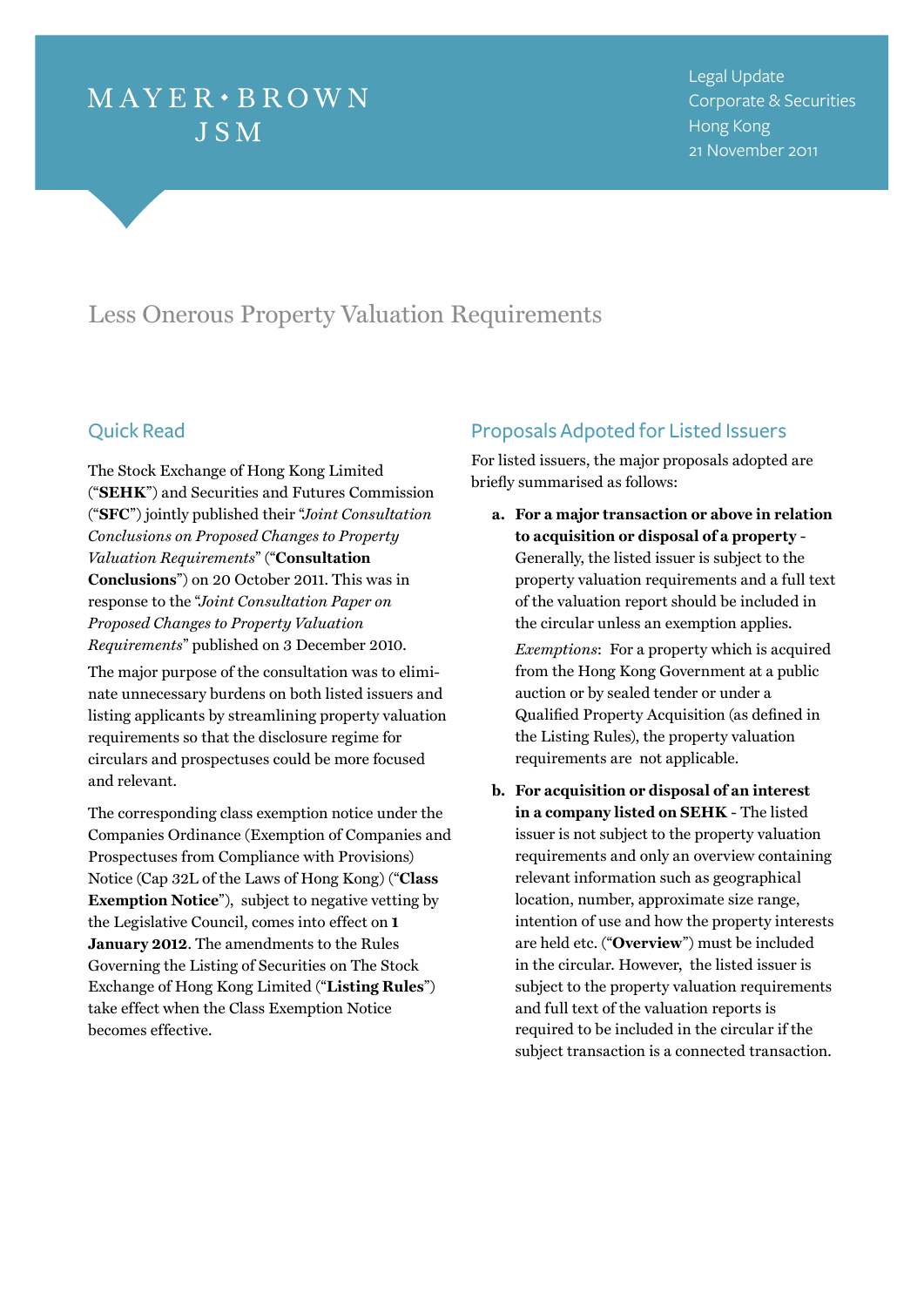**c. For a major transaction or above in relation to acquisition or disposal of an unlisted company whose assets consist solely or mainly of property** - Generally, the listed issuer is subject to the property valuation requirements unless an exemption applies. *Exemption*: If a property interest has a carrying amount which is below 1% of the listed issuer's total assets, it is not subject to the property valuation requirements. The exemption is subject to a cap: the total carrying amount of exempted property interests must not exceed 10% of the listed issuer's total assets. An Overview should be included in the circular describing the exempted property interests.

*Practical step*: The listed issuer should identify the carrying amount of each property interest (which is below 1%) and sum up from the lowest values until the 10% limit is reached. Property interests comprising the lowest 10% are exempted and the remaining property interests are subject to the property valuation requirements.

*Summary disclosure*: Summary disclosure of the relevant valuation report in the prescribed form (as explained in the Consultation Conclusions) is allowed if the market value of a property interest is below 5% of the listed issuer's total valued property interests. In this regard, the valuation report should be made available for public inspection.

*Mining activities*: For property interests ancillary to mining activities, separate valuation of property interests is not required if the mining activities and ancillary property interests have been valued as a business or an operating entity.

Please note that if the subject transaction is a connected transaction, the above exemptions

do not apply. In this circumstance, the listed issuer is subject to the property valuation requirements and a full text of the valuation reports must be included in the circular.

**d. For a very substantial acquisition** - Valuations of the existing property interests of the listed issuer making the acquisition are not required.

## Proposals Adopted for Listing Applicants

For listing applicants, different requirements apply to property activities and non-property activities respectively. Accordingly, a listing applicant should classify its property interests into property activities and non-property activities for the purpose of determining the applicable requirements. The major proposals adopted for listing applicants are briefly summarised as follows:

### REQUIREMENTS FOR PROPERTY ACTIVITIES

"Property activities" are defined *as "holding (directly or indirectly) and/or development of properties for letting or retention as investments, or the purchase or development of properties for subsequent sale, or for subsequent letting or retention as investments. It does not include holding of properties for own use".* 

Any property interests not falling within the definition of "property activities" are classified as "non-property activities". Also, the timing reference point for classifying a property interest into property activity or non-property activity is the listing document date.

If property interests are classified as property activities, the following requirements apply:

**a. For all property interests generally** - Generally, the listing applicant is subject to the property valuation requirements unless an exemption applies.

*Exemption*: If a property interest has a carrying amount which is below 1% of the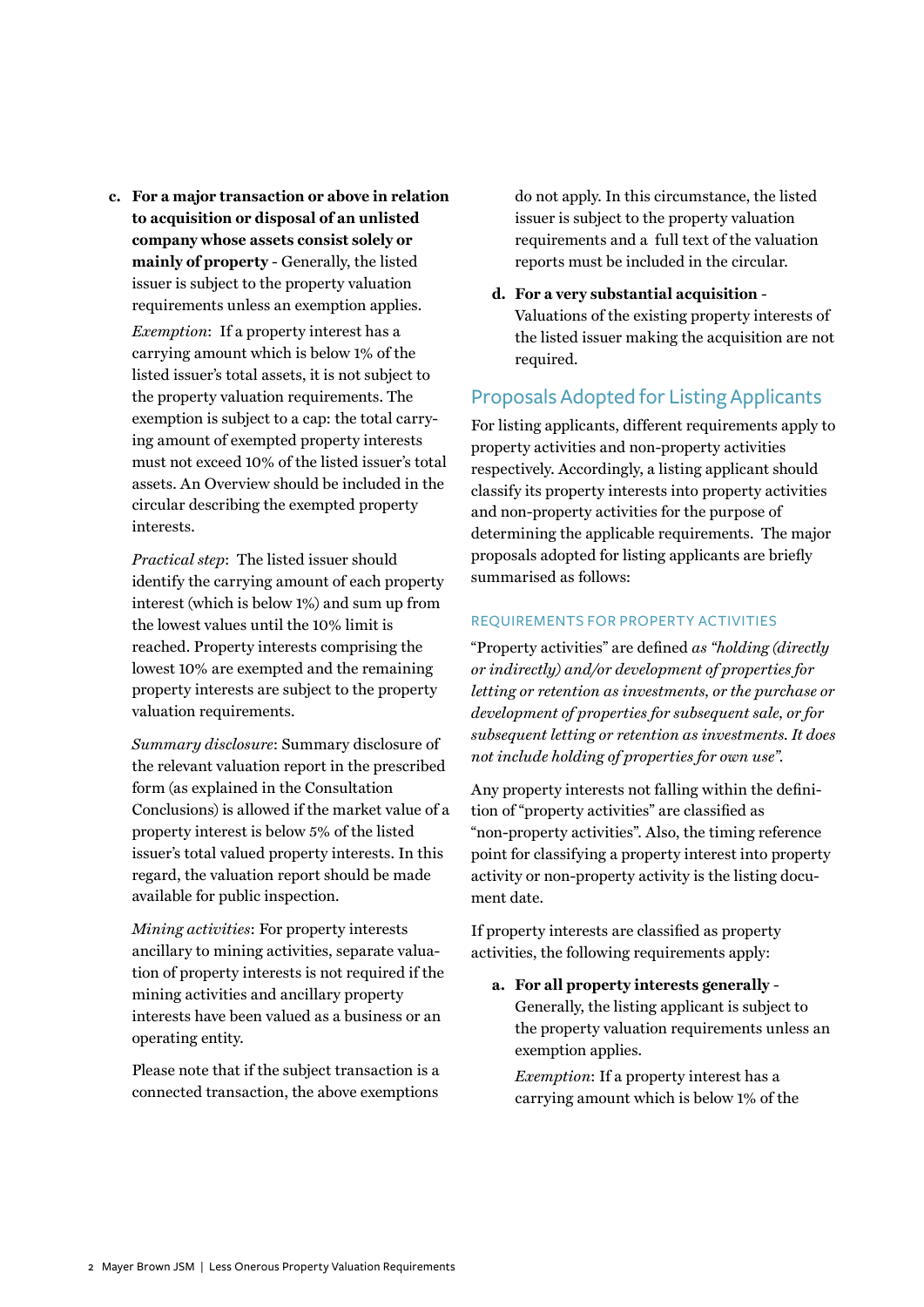listing applicant's total assets, that interest is exempted from the property valuation requirements. The exemption is subject to a cap: the total carrying amount of exempted property interests must not exceed 10% of the listing applicant's total assets.

*Practical step*: The listing applicant should identify the carrying amount of each property interest (which is below 1%) and sum up from the lowest values until the 10% limit is reached. Property interests comprising the lowest 10% are exempted and the remaining property interests are subject to the property valuation requirements.

Subject to the exemption mentioned above, full text of the valuation reports should be disclosed in the listing document for all property interests which are required to be valued under property activities except where summary disclosure is allowed (please see below).

- **b. For a property interest valued at less than 5% of the listing applicant's total valued property interests** - Summary disclosure of the relevant valuation report in the prescribed form (as explained in the Consultation Conclusions) is allowed if the market value of a property interest is less than 5% of the listing applicant's total property interests which are required to be valued under property activities. In this circumstance, a full text of the valuation report should be made available for public inspection.
- **c. For all property interests that have been exempted from the property valuation requirements** - An Overview should be included in the listing document describing the exempted property interests.

#### REQUIREMENTS FOR NON-PROPERTY ACTIVITIES

As explained above, any property interests not falling within the definition of "property activities" are classified as "non-property activities" and they

normally refer to properties owned and occupied for own use.

If property interests are classified as non-property activities, the following requirements apply:

- **a. For a property interest with a carrying amount of 15% or above of the total assets** - If the carrying amount of a property interest is or is above 15% of the listing applicant's total assets, the listing applicant is subject to the property valuation requirements and a full text of the valuation report should be included in the listing document . The listing applicant should also include a statement stating that no other single property interest of its nonproperty activities has a carrying amount of 15% or above of its total assets.
- **b. For all property interests which have been exempted from the property valuation requirements** - An Overview should be included in the listing document describing the exempted property interests.

#### Mining activities

Separate valuation of property interests ancillary to mining activities are not required if the mining activities and ancillary property interests have been valued as a business or an operating entity.

#### General disclosure obligations

Listing applicants should note that the above provisions are only minimum requirements and there are also general disclosure obligations in relation to property valuations under the Companies Ordinance<sup>1</sup> ("**CO**") (Cap 32 of the Laws of Hong Kong) and the Listing Rules<sup>2</sup>. Basically, a prospectus is required to contain sufficient particulars and information which are necessary to enable an investor to make an informed judgement of a listing applicant. The general obligations may require the inclusion of more information than is specified in the Class Exemption Notice and the Listing Rules.